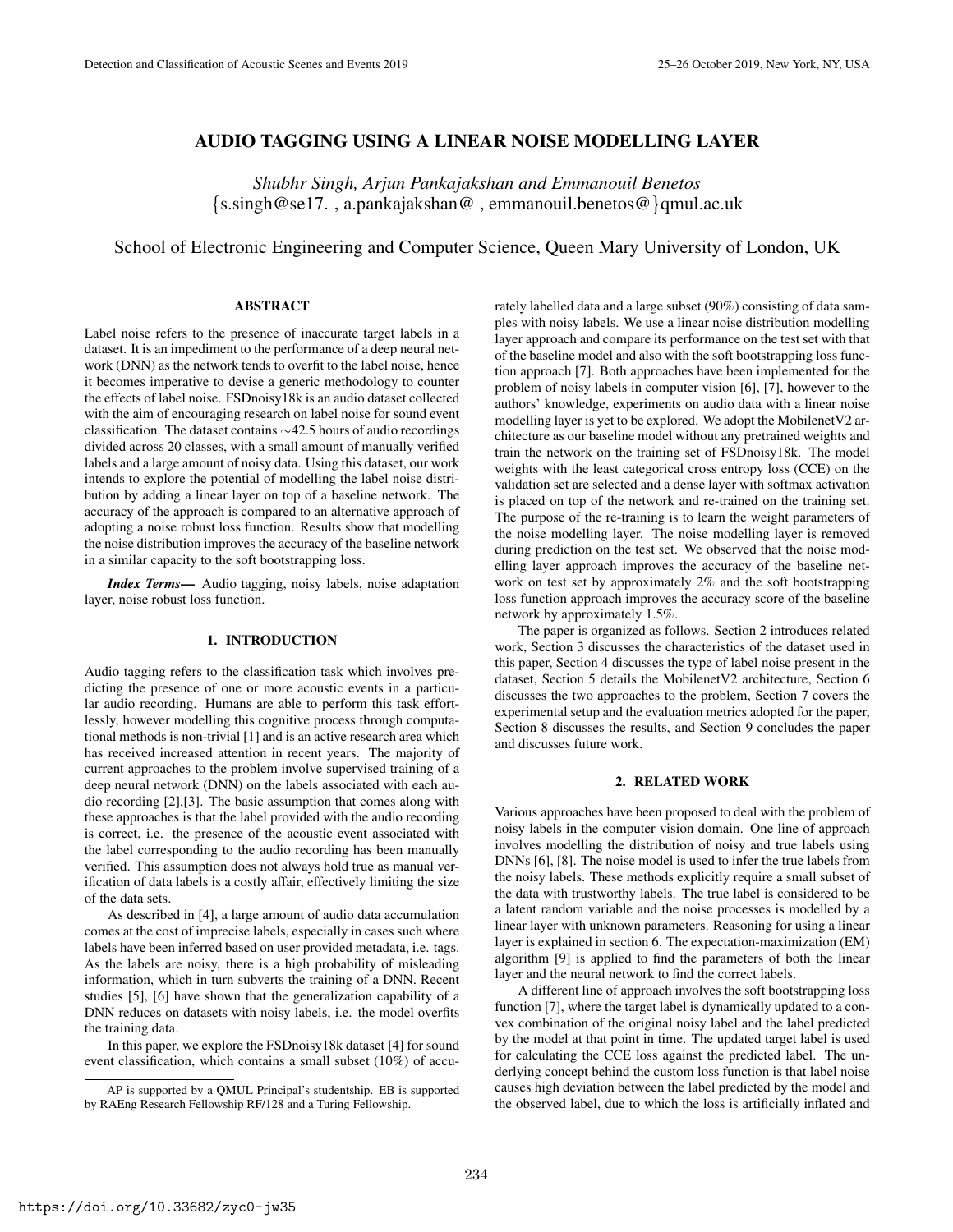to reduce this loss component, the model memorizes the noisy label, hence to rectify this situation, current model prediction is added as a consistency objective to the observed label and as learning progresses during training, the predictions of the network tend to become more reliable, negating the effect of label noise to an extent. The soft and hard bootstrapping methods have been evaluated in [4] using audio data and have shown to improve the accuracy of the network. To the authors' knowledge, [4] is the only work in the audio domain with a soft bootstrapping loss function implemented for noise robustness.

#### 3. DATASET

The FSDnoisy18k dataset [4] consists of audio recordings unequally distributed across 20 acoustic event classes: Acoustic guitar, Bass guitar, Clapping, Coin-dropping, Crash cymbal, Dishes pots and pans, Engine, Fart, Fire, Fireworks, Footsteps, Glass, Hi-hat, Piano, Rain, Slam, Squeak, Tearing, Walk, Wind, and Writing.

Audio recordings are of varying lengths, ranging from 30ms to 300ms and can be broadly divided into two categories of labels noisy and clean. The proportion of noisy/clean labels in terms of the number of audio recordings is 90%/10% and in terms of duration, the proportion is 94%/6%.

The training set consists of 17,585 clips whereas the test set comprises 947 clips. The test set has been formed entirely from the clean label dataset, with the remaining data forming the training set. The number of clips per class ranges from 51 to 170 in the clean subset and 250 to 1000 in the noisy subset. The dataset contains a single label per audio recording.

#### 4. LABEL NOISE

Label noise can either be synthetically injected into the dataset [7] or can already be present in the dataset (real world noise). FS-Dnoisy18k [4] contains real world label noise since the class label have been annotated based on the associated user tags from freesound [10]. Before elucidating the label noise types, it is important to discuss the data collection and annotation process adopted for the dataset. First a number of freesound user-generated tags were mapped to classes based on Audio set ontology definition [11], post which, for each class, audio clips were selected from freesound, tagged with at least one of the selected user tags. This process generated a number of potential annotations, each of which indicated the presence of a particular class in the given audio recording. The potential annotations were verified via a validation task hosted on FSD online platform [10], where users were required to validate the presence or absence of each of the potential annotations by choosing one of the following options [10]:

- 1. Present & Predominant (PP) The sound event is clearly present and predominant.
- 2. Present but not predominant (PNP) The sound event is present, but the audio recording also contains other types of sound events and/or background noise.
- 3. Not Present (NP) The sound event is not present in the audio recording.
- 4. Unsure (U) Note sure if the sound event is present or not.

The audio recordings with annotations rated as PP by a majority of users were included in the training set with curated labels and the test set. The remaining audio clips are included in the training set with noisy labels. The label noise types found in the dataset can be characterized into the following categories:

- 1. Incorrect/out of vocabulary (OOV) The accurate label describing the sound event does not correspond to any of the Audio set [11] classes.
- 2. Incomplete/OOV Some audio clips contain acoustic events in addition to their accurate labels, however only one sound event is mentioned in the label since the other sound events do not belong to any of the Audio set [11] classes.
- 3. Incorrect/In vocabulary (IV) This type of noise consists of classes which are closely related to each other, (e.g. "wind" and "rain" ) and have been interchanged.
- 4. Incomplete/In vocabulary (IV) Two sound events are cooccurring on the audio recording, despite only a single label reported.
- 5. Ambiguous labels It is not clear whether the label is correct or not.

The distribution of label noise types in random 15% of per class data in the dataset is shown in Table1. The analysis of noisy labelled training dataset revealed that approximately 60% of the labels contain one or multiple types of label noise and 40% of the labels are correct [4]. As can be seen from Table1, OOV noise constitutes a major portion of the label noise across different classes, either in form of incorrect labels or incomplete labels.

### 5. BASELINE MODEL

MobilenetV2 [12] is selected as the baseline model. It builds upon the MobilenetV1 [13] architecture which uses depth wise separable convolution layers as the building block. MobilenetV1 consists of a single convolutional layer followed by 13 separable convolution layers. An average pooling layer follows the last separable convolution layer. In separable convolution, the kernel step is divided into depthwise and pointwise convolution operations. A depthwise convolution acts on each channel independently, post which a pointwise convolution acts across all the channels. This factoring reduces the weights of each layer, making the model compact without loss of accuracy. The MobilenetV2 architecture has two new features on top of its predecessor:

- 1. Linear bottleneck between layers,
- 2. Residual connection between the bottlenecks.

A pointwise convolution operation in a separable convolution layer leads to an increase in the number of channels. A linear bottleneck layer does the exact opposite. It reduces the amount of data flowing through the network. The residual connection between the linear bottlenecks work in the same manner as Residual Nets [14], where the skip connection serves to assist the flow of gradients through the network. MobilenetV1 was used as the baseline network for the DCASE 2019 Challenge Task 2 [15], a multi label audio tagging task with a large amount of noisy labelled training data and a small amount of manually curated training data. The test data was free of label noise. The source of the manually curated training dataset and test data was the Freesound dataset [10]. This inspired us to explore the MobilenetV2 architecture for our experiments.

## 6. METHODS

We explore the approaches proposed in [6] and [4] for our experiments on audio tagging with noisy labels.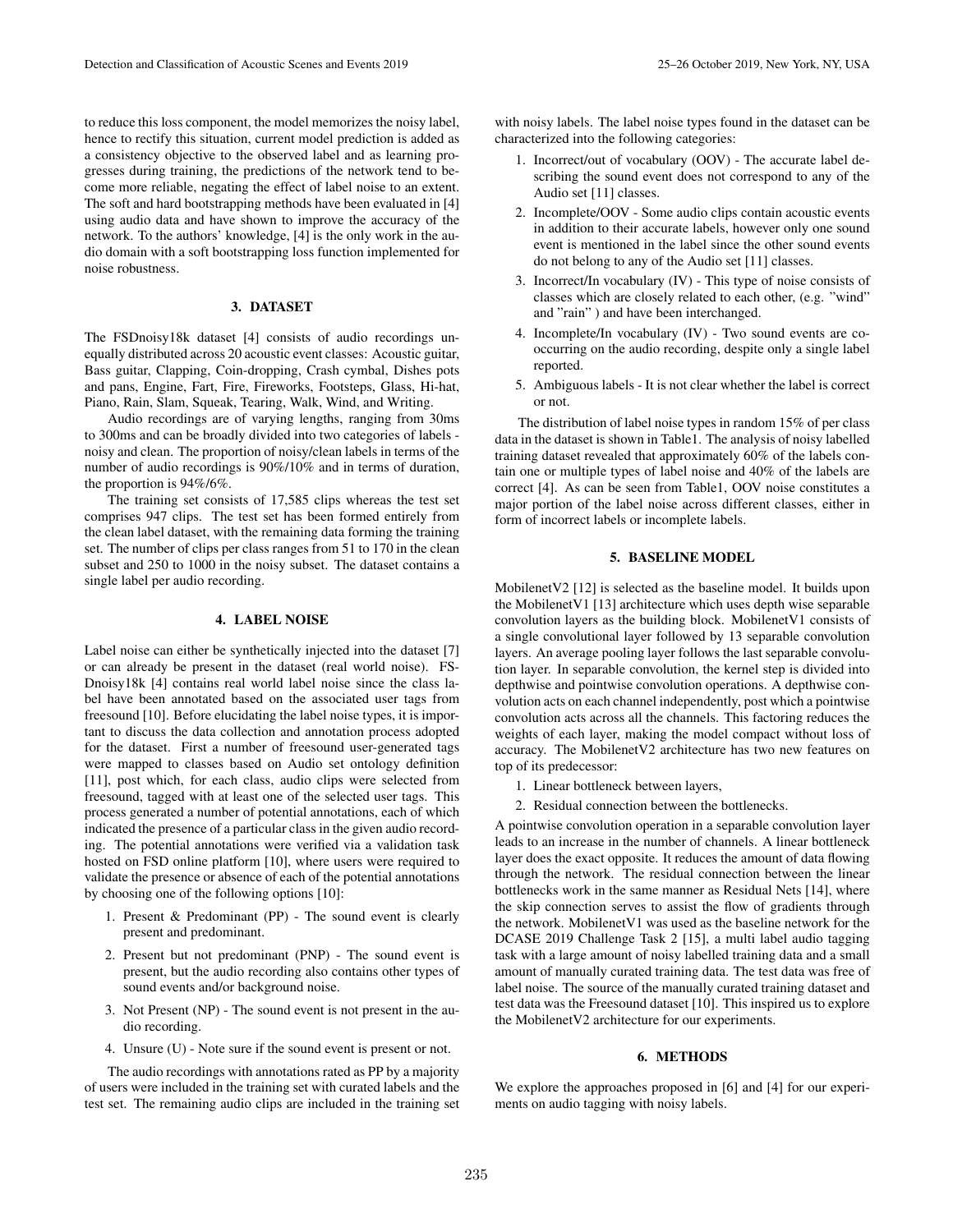Table 1: The table has been adopted from [4] and depicts the distribution of label noise types in a random 15% of the noisy data of FSDnoisy18k. The most predominant noise type is Incorrect OOV which refers to the noise type where user tags were not mapping to any existing class.

| Label noise type | Amount |
|------------------|--------|
| Incorrect/OOV    | 38%    |
| Incomplete/OOV   | 10%    |
| Incorrect/IV     | 6%     |
| Incomplete/IV    | 5%     |
| Ambiguous labels | $1\%$  |

#### 6.1. Noise modelling with linear layer

This approach intends to find the latent clean label from the noisy labels [6]. A linear noise modelling layer is added on top of the softmax layer. The parameters of the noise layer are denoted by:

$$
\theta(i,j) = p(z = j | y = i).
$$
 (1)

 $z$  is the observed noisy label and  $y$  is the latent clean label.  $i$  and j belong to the class set  $\{1, 2,...k\}$ . This parameter representation denotes the probability of observing a noisy label  $z = j$  given the latent true label  $y = i$ . The equation assumes that the noise generation is independent of the input vector and only depends upon the latent clean labels. This is a simple version of the noise adaption layer and can be implemented using a dense layer with softmax activation.

For the complex version of the noise adaptation layer, given the input vector x, network parameters  $w$ , noisy label z, noise distribution parameter  $\theta$  defined in equation (1) and number of classes n, the probability of observing noisy label  $z$  given the feature vector  $x$ can be denoted by the equation:

$$
p(z = j|x; w, \theta) = \sum_{k=1}^{n} p(z = j|y = i; \theta) p(y = i|x; w)
$$
 (2)

The block diagram of the noise adaptation layer approach is shown in Fig. 1. h in the figure denotes the non linear function  $h = h(x)$ applied on the input  $x$ .  $w_{noise}$  refers to the weights of the noise modelling layer. For our model, which is identical to the simple model proposed in [6], the weights are initialized from the prediction output of the baseline model on the training set and are learnt along with the weights of the neural network  $(w)$  during the training phase. The linear noise modelling layer is not used during the test phase.

The experimental procedure is as follows: First, the baseline network (MobilenetV2) is trained on the training set containing both noisy and clean labels. The weights of the model are learnt from scratch during the training phase. The prediction output of the baseline network on the training set is used to initialize the weights of the noise modelling layer which is basically a dense layer with softmax activation. The noise modelling layer is added on top of the baseline network and retrained on the training set to learn the weights of the noisy channel.

The noise modelling layer is removed during prediction on the test set, the reason being that we want to see how the transformed baseline network performs on the test set as compared to the original baseline architecture.



Figure 1: The figure has been adapted from [6]. It is an illustration of the architecture for the training phase (above) and the test phase (below).

#### 6.2. Soft bootstrapping loss

The soft bootstrapping loss was originally introduced in [7] and has been implemented in the audio domain in [4]. The loss function dynamically updates the target labels based on the models' current output. The idea is to pay less attention to the noisy labels, in favour of the model predictions, which are more reliable as the learning progresses. This approach can be expressed by:

$$
L_{soft} = -\sum_{k=1}^{n} [\beta y_k + (1 - \beta)\hat{y}_k] \log(\hat{y}_k), \ \ \beta \in [0, 1] \tag{3}
$$

 $\hat{y}_k$  is the k'th element of the network predictions (the predicted class probabilities), and  $n$  is the number of classes. The parameter  $\beta$  is used to assign the weightage of each component in the total loss. The updated target label is a convex combination of the current model's prediction and the (potentially noisy) target label.

#### 7. EXPERIMENTAL SETUP AND METRICS

In this section we discuss the experimental setup and the evaluation metrics adopted for the paper.

#### 7.1. Experimental Setup

Given the nature of the dataset with noisy labels, we are interested in exploring how well the baseline and baseline & linear noise modelling layer would perform on the dataset. The incoming audio is transformed to a 128 band log-mel spectogram using a window size of 1764 (44100(sampling rate) x 0.04(40 ms for a frame)), samples and a hop length of 882 (44100 \*0.02(20 ms for overlap)) samples. Since each audio recording is of different length, the duration of each recording is fixed to 2s. The longer recordings were clipped whereas the shorter ones were replicated to obtain a uniform length across the dataset. Both the training set and the test set are scaled using the mean and standard deviation of the training set, post which the class distribution is balanced by oversampling the classes with less samples using the oversampling function from the imblearn library [16].

Data augmentation is also applied as a part of preprocessing. We use mix up data augmentation [17] where new samples are created through a weighted linear interpolation of two existing samples.  $(x_i, y_i)$  and  $(x_i, y_j)$  are two samples randomly selected from the training set and a convex combination using the parameter  $\lambda \in [0, 1]$  which decides the mixing proportions. A new pair of samples  $(x_k, y_k)$  is formed using the equations:

$$
x_k = \lambda x_i + (1 - \lambda)x_j \tag{4}
$$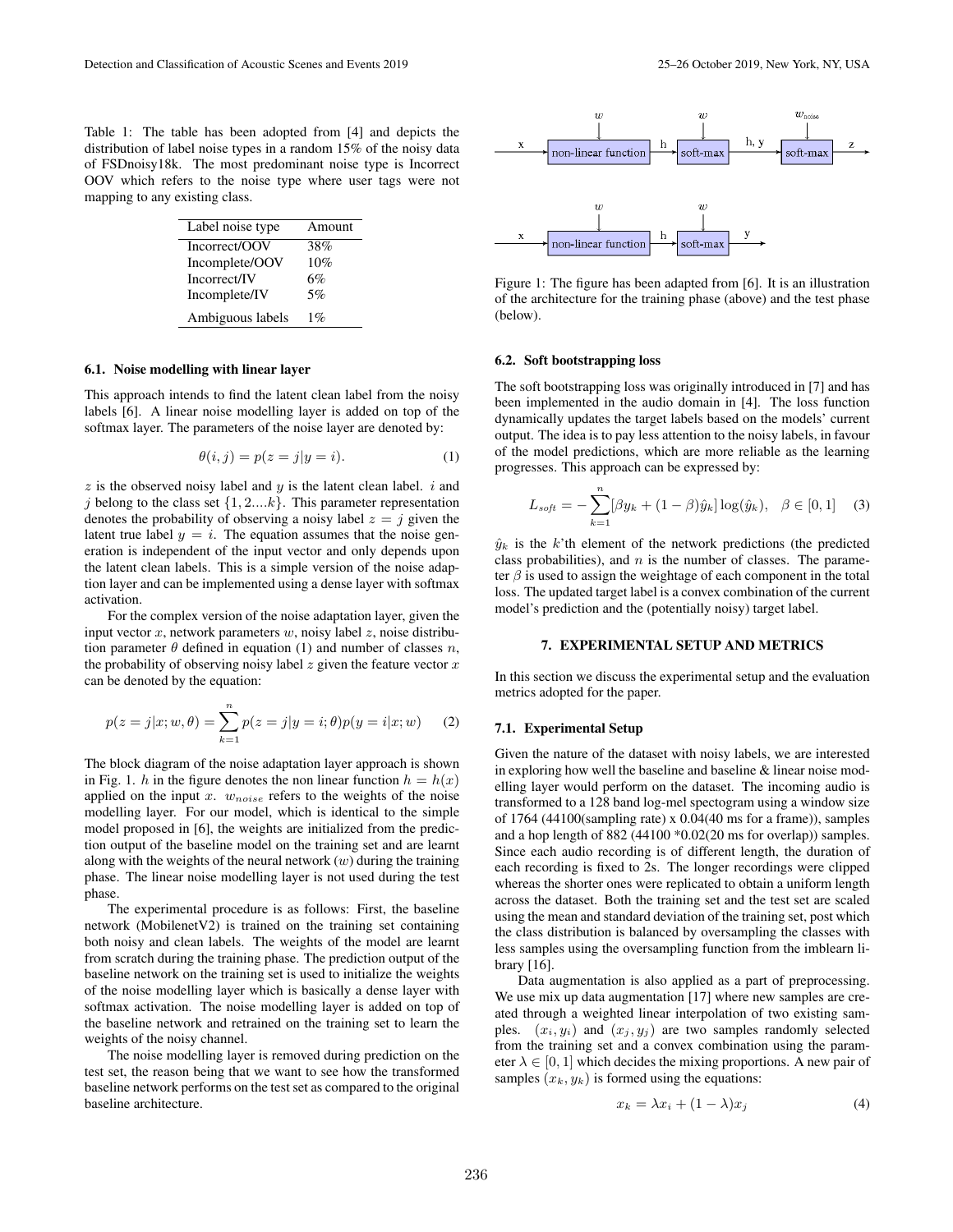$$
y_k = \lambda y_i + (1 - \lambda)y_j \tag{5}
$$

The training data is split into training and validation sets with the entire manually verified data used as validation set. The cross entropy loss is used in all experiments except one, where the soft bootstrapping loss is used. An initial learning rate of 0.001 and batch size of 64 samples is used. Each model is trained for 250 Epochs.

The following experimental scenarios are evaluated:

- 1. Using the baseline network without data augmentation.
- 2. Using the baseline network with data augmentation.
- 3. Using the best model from step 2 and adding a dense layer with softmax activation on top of the network. The new network is retrained on the training data with the same setup for training and validation. The weights of the linear layer are initialized using the prediction output from the baseline network. This is in line with the simple model proposed in [6].
- 4. Training the baseline network from scratch using the soft bootstrapping loss.

## 7.2. Evaluation Metrics

Classification accuracy was used as the evaluation metric for all the experiments and the results for training, validation and test accuracy have been reported in the results section.

## 8. RESULTS

Table 2 presents the results of all the experimental approaches mentioned in Section 7.1. Adding a linear noise modelling layer increases the accuracy of the baseline network by approximately 2%. The soft bootstrapping loss function approach also improves the accuracy of the baseline model by approximately 1.5%, indicating that both the approaches are to an extent, helpful in dealing with label noise.

| Table 2: Results                      |                      |
|---------------------------------------|----------------------|
| Approach                              | <b>Test Accuracy</b> |
| Baseline w/o data augmentation        | 0.649                |
| Baseline with data augmentation       | 0.667                |
| Baseline with linear noise layer      | 0.686                |
| Baseline with soft bootstrapping loss | 0.6825               |

As can be seen from Fig. 2, the noise modelling approach improves the performance of the baseline network in certain classes such as Coin dropping, Dishes and pots and pans,Crash cymbal,Wind,fireworks,Hi-hat and Writing, however the accuracy either decreased or was equivalent to the baseline accuracy for Walk or footsteps,Rain,Engine,Glass,Fire,Fart and Tearing. From analysing the FSDnoisy18k [4], it can be inferred that the noise modelling layer improved accuracy in certain classes with significant amount of noisy labels, such as clapping (68% noisy labels), coin dropping (71% noisy labels), crash cymbal (86% noisy labels) and wind (75% noisy labels), however this is not the case with all the classes with high label noise. For some labels such as piano (60% noisy labels), Engine (68% noisy labels), Fire (89% noisy labels), the accuracy score of the noise modelling layer either dropped or stayed constant as compared to the baseline model.



Figure 2: Classwise accuracy score for baseline model(blue) and noise modelling layer (green) is shown. Both graphs have been merged for the purpose of comparison. For all the classes with only blue bars, the accuracy achieved by the noise modelling layer is either equivalent or less than the baseline model and the green bar is a visual indication of the classes where the noise modelling layer was able to improve the accuracy of the baseline model.

This inconsistency in performance improvement indicates towards the hypothesis that the noise modelling approach might only be effective against certain label noise types and not so much against other types. We intend to explore this hypothesis in a more detailed manner in the future.

#### 9. FUTURE WORK & CONCLUSION

In this work, we experimented with an intuitive approach to model the noise distribution of dataset labels and compared it with a noise robust loss function approach. The accuracy increase over the baseline model is encouraging, however we believe that a higher accuracy can be obtained by further tuning of the network and implementing the complex model from [6]. Although the accuracy of the system is lower than the one reported in [4], we consider this our first step in exploration of modelling label noise distribution and hope to achieve better results in the future.

From a future work perspective, we intend to understand as to why the noise modelling layer only can rectify certain kinds of label noise and fails to do so on other kinds of noise, post which we intend to implement the complex model from [6] to evaluate its performance against the baseline model, baseline with simple noise modelling layer and the soft bootstrapping loss model. Our future road map also includes implementing the approach on a multi-label noisy audio dataset and evaluate the performance of the model from different evaluation metrics other than accuracy to gain a better understanding of the underlying concepts.